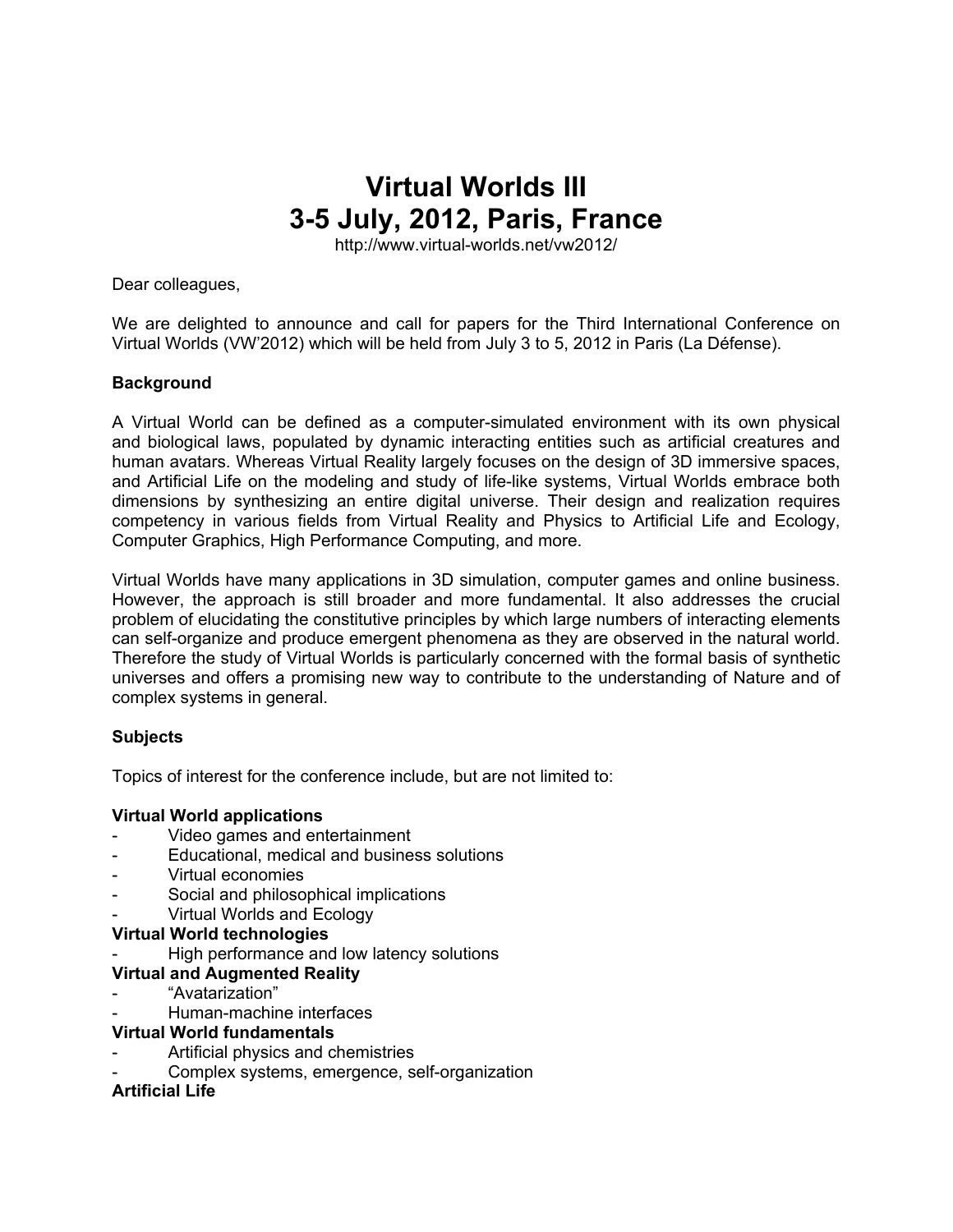- Artificial life and ecosystems
- Evolution, co-evolution and adaptation
- Collective intelligence, cooperation, communication

#### **Artificial creatures**

- **Avatars**
- Virtual creatures
- Intelligent agents
- Conversational agents

#### **Keynotes Speakers :**

Craig W. Reynolds and Ken Perlin

#### **Submissions**

The Program Committee of VW'2012 is looking forward to high quality papers on substantial, original, and unpublished research.

Full papers may be submitted electronically from 16 October 2011 to 16 February 2012 via the conference website.

All submitted work will be assigned for double blind peer review. Authors of accepted papers will be asked to register to the conference and present their work.

Papers must be submitted in LNCS format and be up to 10 pages in length including abstract, figures and references. Formatting instructions are available at : [http://www.springer.com/lncs](http://www.google.com/url?q=http%3A%2F%2Fwww.springer.com%2Flncs&sa=D&sntz=1&usg=AFQjCNEczxifQBtTNmgtzP0BD0UJxx73hg) Short papers (4 pages including abstract, figures and references) can also be submitted and selected ones will be presented as posters during demos session.

Artistic and technical demos are also welcome and can be submitted by contacting [alainlioret@gmail.com](mailto:alainlioret@gmail.com) before 12 February 2012. Final demos has to be set up before 05 May 2012.

#### **Important Dates**

| Paper submission deadline:   | 16 February 2012        |
|------------------------------|-------------------------|
| Notification of acceptance : | 15 March 2012           |
| Early registration before :  | 26 March 2012           |
| Final paper deadline:        | 23 April 2012           |
| Conference days:             | 03 July to 05 July 2012 |
|                              |                         |

We look forward to welcoming you at the conference!

## **Steering Committee**

- Alain Lioret, Université Paris 8 (Chairman) Contact : [alainlioret@gmail.com](mailto:alainlioret@gmail.com) - Jean-Claude Heudin, Institut International du Multimédia (Co-chairman) Contact : [jean-claude.heudin@devinci.fr](mailto:jean-claude.heudin@devinci.fr)